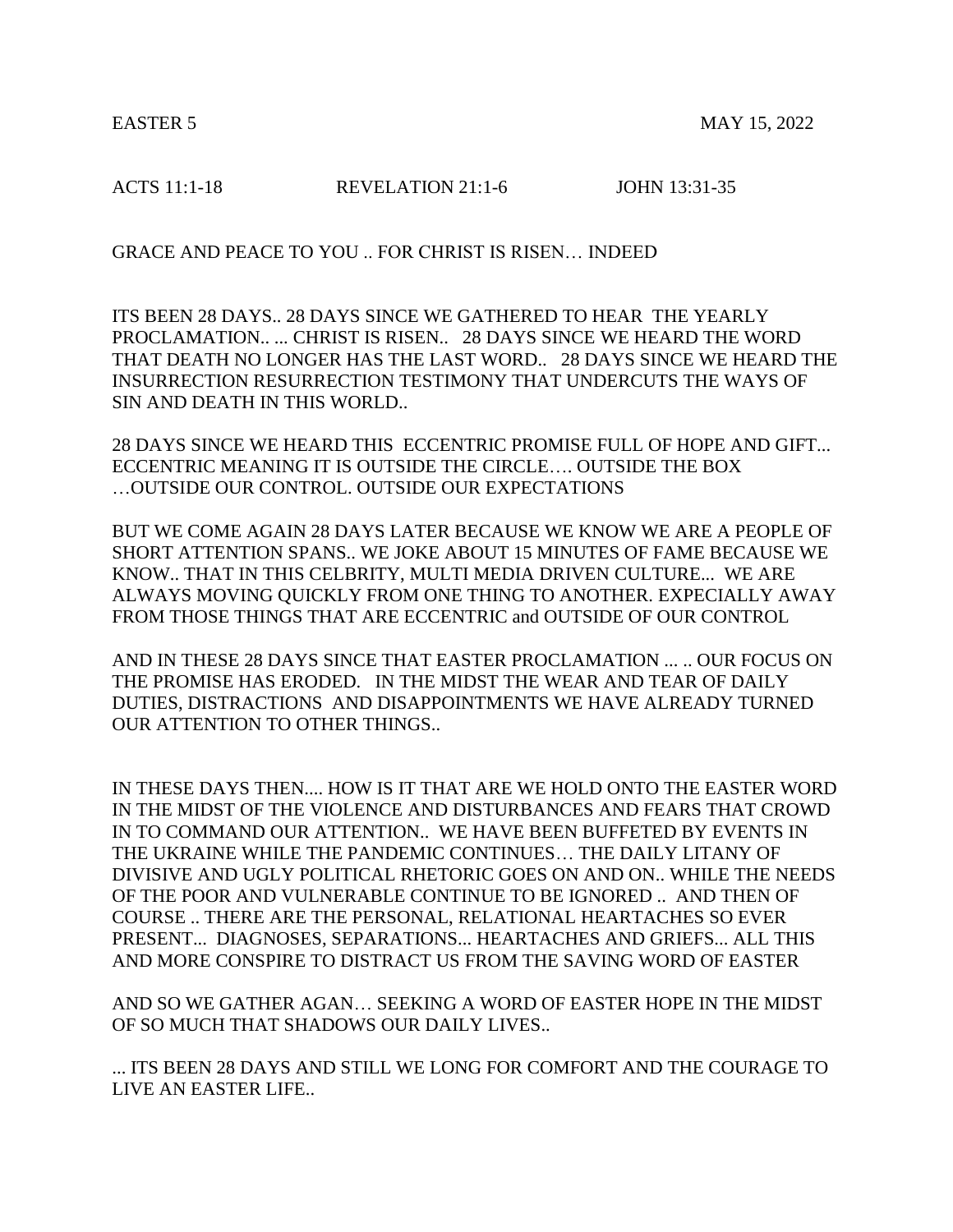SO WE COME TO HEAR AGAIN THE WORD THAT IS MADE FLESH IN THE LIFE, DEATH AND RESURRECTION OF JESUS AND IN THE VISIONS OF PETER AND JOHN..

BEFORE US ARE 3 TEXTS THAT ARE GENERATIVE AND LIFE GIVING TESTIMONIES TO THE EASTER POWER OF GOD …TEXTS THAT PROMISE TO FUND AND SHAPE OUR ENGAGEMENT WITH THE DEATH NARRATIVES SO EVER PRESENT IN THIS WORLD.. .

THESE TEXTS ARE ECCENTRIC TESTIMONIES THAT CHALLENGE THE TOXIC STORIES BY WHICH WE LIVE SO OFTEN IN THIS WORLD

IN THE GOSPEL WE HAVE HEARD THE WELL KNOWN COMMAND OF JESUS AT THAT LAST SUPPER BEFORE HIS CRUCIFIXION .. A WORD THAT HAS CONTINUED TO BE A POWERFUL TESTIMONY THROUGHOUT THE AGES..

ON THE ONE HAND... IT A SIMPLE, STRAIGHT FORWARD COMMAND.. LITTLE CHILDREN ..LOVE ONE ANOTHER..

BUT AS IT IS SANDWICHED BETWEEN JESUS PREDICTIONS OF THE BETRAYAL BY JUDAS AND THE DENAIL TO COME OF PETER.. THIS COMMAND TAKES ON LAYERS OF MEANING THAT SUGGEST JESUS SPEAKS OF A LOVE THAT WILL BE SUSTAINED *EVEN* IN THE MIDST OF SHADOWS AND THREAT.

IN 2 SHORT VERSES IT IS REPEATED 3 TIMES .... *LOVE ONE ANOTHER* .. AND SO THE EARLY CHURCH TOOK THIS WORD TO HEART.. AS THEY SOUGHT TO LIVE EASTER IN THE MIDST OF PERSECUTIONS, PLAGUES, AND THE MANY OTHER SHADOWS OF THIS LIFE. ...

IN SO DOING .. CHRISTIANS BECAME KNOWN FOR THE LOVE THEY SHARED. A LOVE THAT WAS EMBODIED IN CARE FOR THE SICK AND DYING.. AND EVEN IN THE MANNER IN WHICH THEY CARED FOR THE BELOVED DEAD..

IT IS A WORD THAT HAS FUNDED STREAMS OF CHRISTIAN PACIFISM AND CARE AND ADVOCACY FOR THE POOR AND OUTCASTS.. AND YES, IT GAVE RISE TO THE WORD.. THAT THEY WILL KNOW THAT WE ARE CHRISTIANS BY OUR LOVE..

SO THEN.. IN OUR 2<sup>ND</sup> LESSON.. IT IS ALSO THE CASE THAT IN THE MIDST OF ROMAN PERSECUTIONS AND EXILE.. IN THE MIDST OF SO MANY THINGS THAT RAGE IN THE VALLEYS AND SHADOWS OF DEATH... IN HIS REVELATION VISION....JOHN ALSO TESTIFIED TO GOD'S EASTER PROMISE..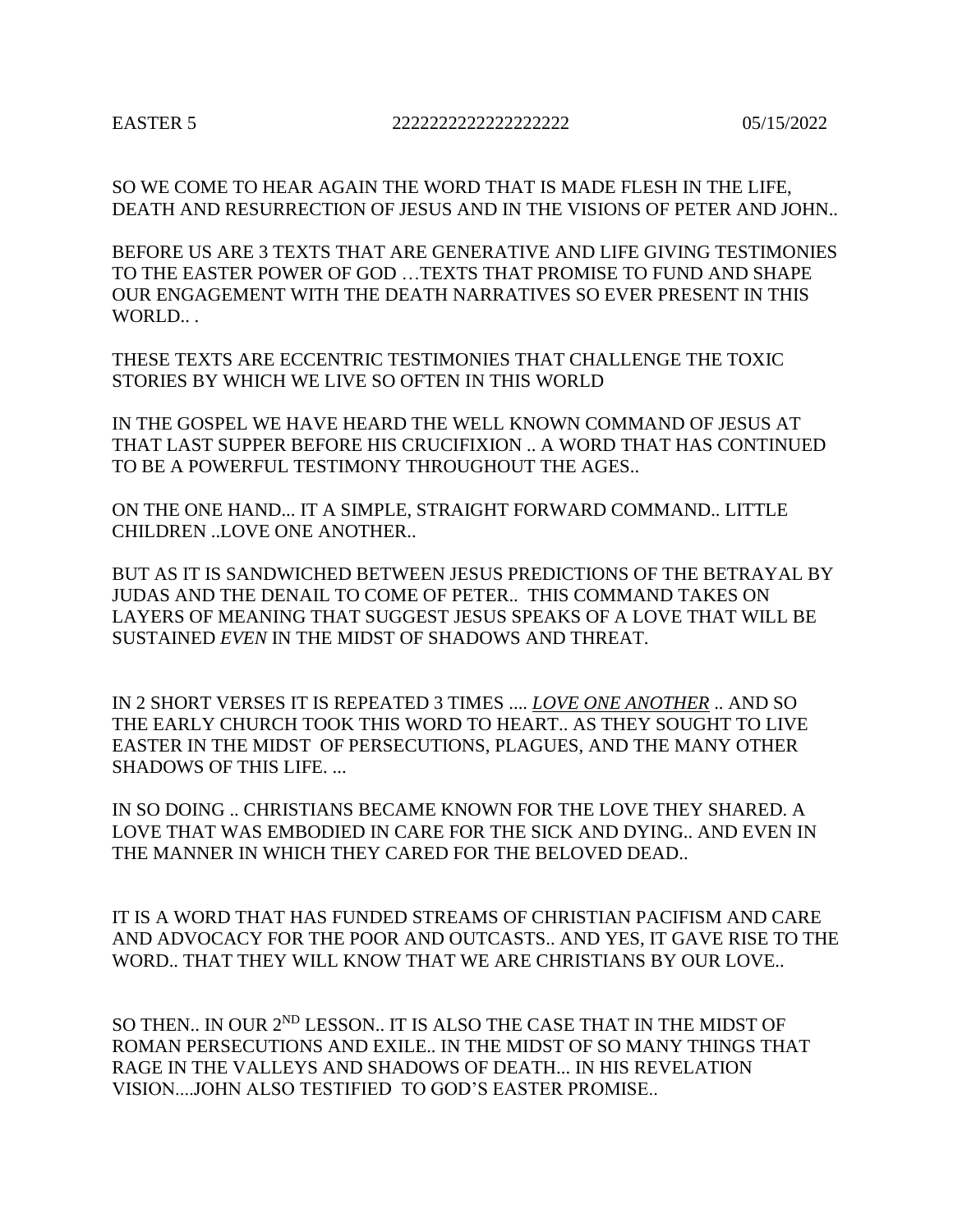## EASTER 5 33333333333333333 05/15/2022

JOHN SANG OUT A VISION OF GOD'S PROMISE TO MAKE ALL THINGS NEW.. WITH AN ECCENTRIC WORD THAT HEAVEN ITSELF SHALL COME DOWN TO EARTH.. WHERE EVEN TEARS SHALL BE WIPED AWAY FROM ALL FACES.. AS GOD COMES TO DWELL WITH US.

JOHN HELD UP THIS VISION AGAINST THE NIGHTMARE NARRATIVE OF THIS WORLD.. TESTIFYING AGAIN AND AGAIN...THAT DEATH DOES NOT HAVE THE LAST WORD... AND THAT GOD COMING TO BE WITH US AND THE WHOLE CREATION IS NOT TO BE FEARED BUT RATHER IS TO BE LEANED INTO AND RECEIVED IN JOY

WHICH BRINGS US TO PETER'S VISION.. THE 3<sup>RD</sup> EASTER WORD FOR THIS DAY... IT IS A VISION SO STAGGERING IN ITS EFFECT THAT AFTER ITS TELLING... THE CHURCH WAS NEVER THE SAME AGAIN ...

BLESSED ST. PETER KEEPS ON SURPRISING US … AT TIMES HE SEEMS SO DOWN TO EARTH AND CAUTIOUS… SO HUMAN.. LIKE WHEN HE TRIED TO STOP JESUS FROM SPEAKING OF HIS PASSION AND DEATH… OR WHEN HE DENIED JESUS IN THE COURTYARD WITH THE ROOSTER CROWING IN THE BACKGROUND..

BUT OF COURSE HE ALSO WAS WILLING TO IMMEDIATELY DROP HIS NETS AND FOLLOW.. HE SEEMED TO ALWAYS BE WILLING TO JUMP IN THE WATER TO MEET THIS JESUS…

BUT TODAY.. PETER JUMPS INTO A WHOLE NEW JOURNEY… IT IS SUCH A SHOCKING SHIFT THAT ST. LUKE RETELLS IT TWICE IN CHAPTERS 10 & 11.

HERE BEFORE US IS THIS EASTERING VISION.. THIS DREAM THAT OPENS UP A NEW WHOLE CAN OF WORMS… AN ECCENTRIC VISION THAT DISTURBS A WHOLE WORLD VIEW …. AN OVERTURNING THAT IS PATTERNED IN THE CONFESSION THAT JESUS HAS BEEN RAISED FROM THE DEAD

PETER HAD BEEN RAISED BY HIS FAMILY AND CONGREGATION TO BELIEVE THAT THERE WERE LIMITS AND BOUNDARIES THAT WERE VITAL TO THE PRESERVATION OF LIFE AND IDENTITY IN THIS DANGEROUS WORLD

.. HE WAS TAUGHT THAT CERTAIN FOODS AND CERTAIN PEOPLE WERE UNCLEAN .. AND THAT IN ORDER TO PRESERVE HIS OWN IDENTITY AND LIFE HE MUST STAY IN THE MIDST HIS OWN PEOPLE…

BUT NOW HE HAS A VISION…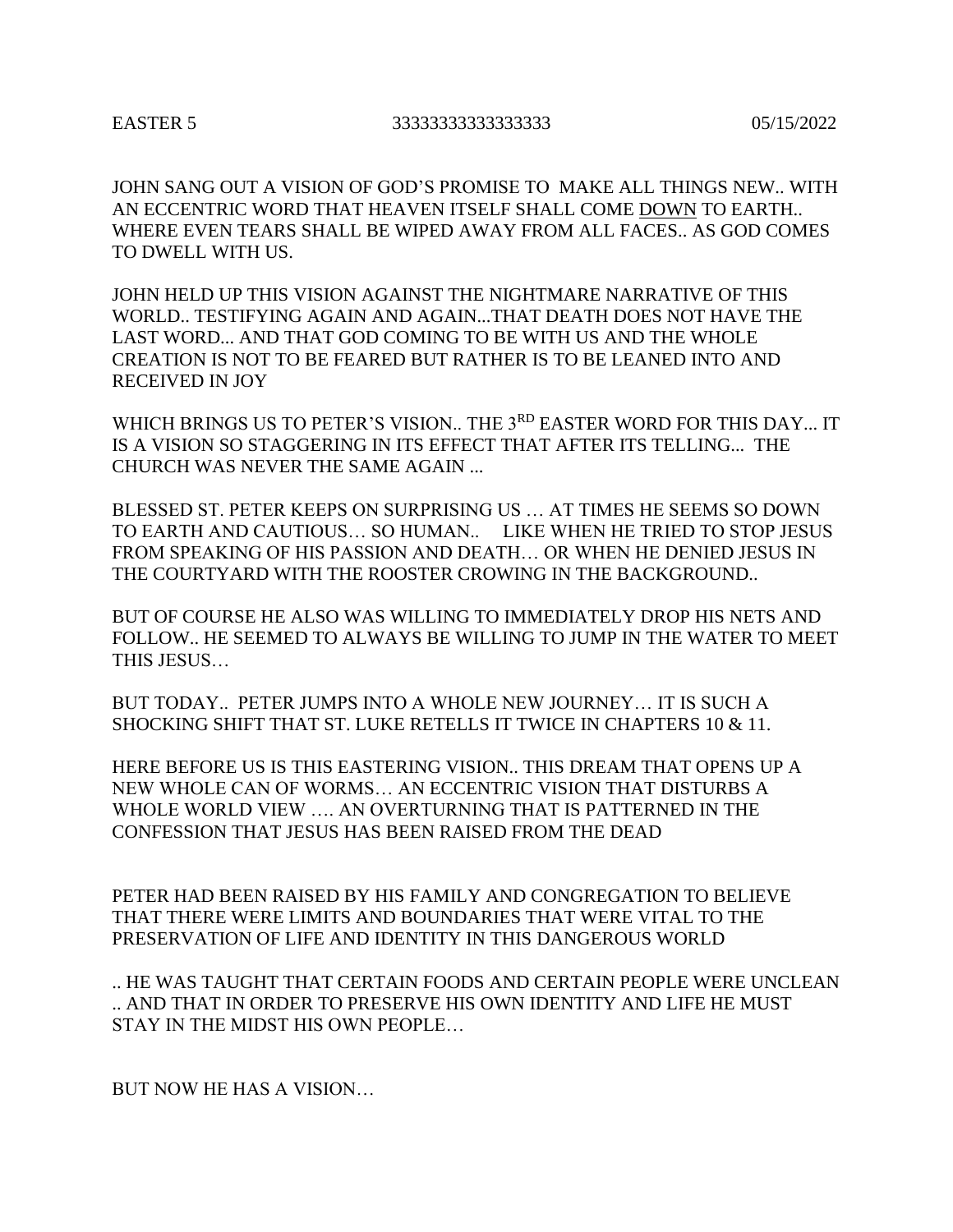EASTER 5 44444444444444T 05/15/2022

IN HIS DREAM THERE CAME DOWN FROM HEAVEN A LARGE SHEET HOLDING A BUNCH OF CREATURES.. INCLUDING BIRDS OF PREY AND REPTILES.. AND A VOICE IN THE DREAM HAD SAID TO HIM… RISE AND EAT…

BUT OF COURSE .. PETER KNEW HE SHOULD NOT, COULD NOT, W*OULD* NOT DO IT.. TO EAT THEM WOULD HAVE VIOLATED HIS WHOLE WAY OF SORTING OUT RIGHT AND WRONG IN A COMPLEX WORLD. IT WOULD HAVE CALLED INTO QUESTION THE WHOLE WAY OF BEING IN THE WORLD HE HAD LEARNED

AND SO PETER RESPONDED TO THE VOICE FROM HEAVEN .. WITH A NO.. I CANNOT EAT THESE FOODS.. THEY ARE UNCLEAN!! MY MOTHER , MY FATHER.. MY CONGREGATION HAVE TAUGHT ME SO..

AND THE VOICE RESPONDED.. *WHAT GOD HAS MADE CLEAN YOU MUST NOT CALL UNCLEAN…*AND BACK IF FORTH IT WENT**.. NO** SAID PETER.. **YES** SAID THE VOICE…

BACK AND FORTH IT WENT UNTIL IT BECAME CLEAR SUCH boundary crossing WAS AN IDEA SO BOLD, SO DISRUPTIVE, SO UNSETTLING, SO ECCENTRIC THAT IT HAD COME FROM THE GOD WHO BROUGHT CREATION OUT OF THE VOID AND BROUGHT FORTH LIFE OUT DEATH IN THE RESURRECTION

AND SO … ONCE AGAIN PETER JUMPS INTO THE DEEP WATERS TO FOLLOW JESUS… HE GOES OFF TO MEET WITH THE UNCIRCUMCISED, OPPRESSING ROMAN SOLDIER CORNELIUS – HE WENT to Caesarea.. TO ENEMY OF HIS PEOPLE…TO the VERY HEADQUARTERS of the OCCUPYING roman garrison ..AND THERE .. PETER ATE WITH THIS ROMAN.. HE TAUGHT HIM AND BAPTIZED HIM.. AND HIS WHOLE **HOUSEHOLD** 

ONCE AGAIN.. GOD HAS BROKEN OPEN PETER'S WORLD WITH A NEW THING.. HE LEARNS THAT IN ORDER TO FOLLOW THE RESURRECTED ONE … HE MUST LEAVE BEHIND EVERYTHING THAT IS NO LONGER BIG ENOUGH OR BOLD ENOUGH FOR GOD' S EXPANSIVE EASTERING LOVE

THIS VISION IS A RELENTLESS ASSAULT ON OUR TRIBAL PASSION FOR DISTINCTIONS, DIVISION AND SEPARATION A WORD THAT CONFRONTS ALL OF OUR ATTEMPTS TO HINDER GOD AND TO HINDER GOD'S OFFER OF LIFE FOR  $AI$ 

THIS EASTER VISION GIVEN TO PETER HAS PROFOUNDLY SHAPED THE CHURCH'S TESTIMONY THAT JUST AS ALL ARE CREATED IN GOD'S IMAGE… GOD'S EXPANSIVE MERCY IS FOR ALL..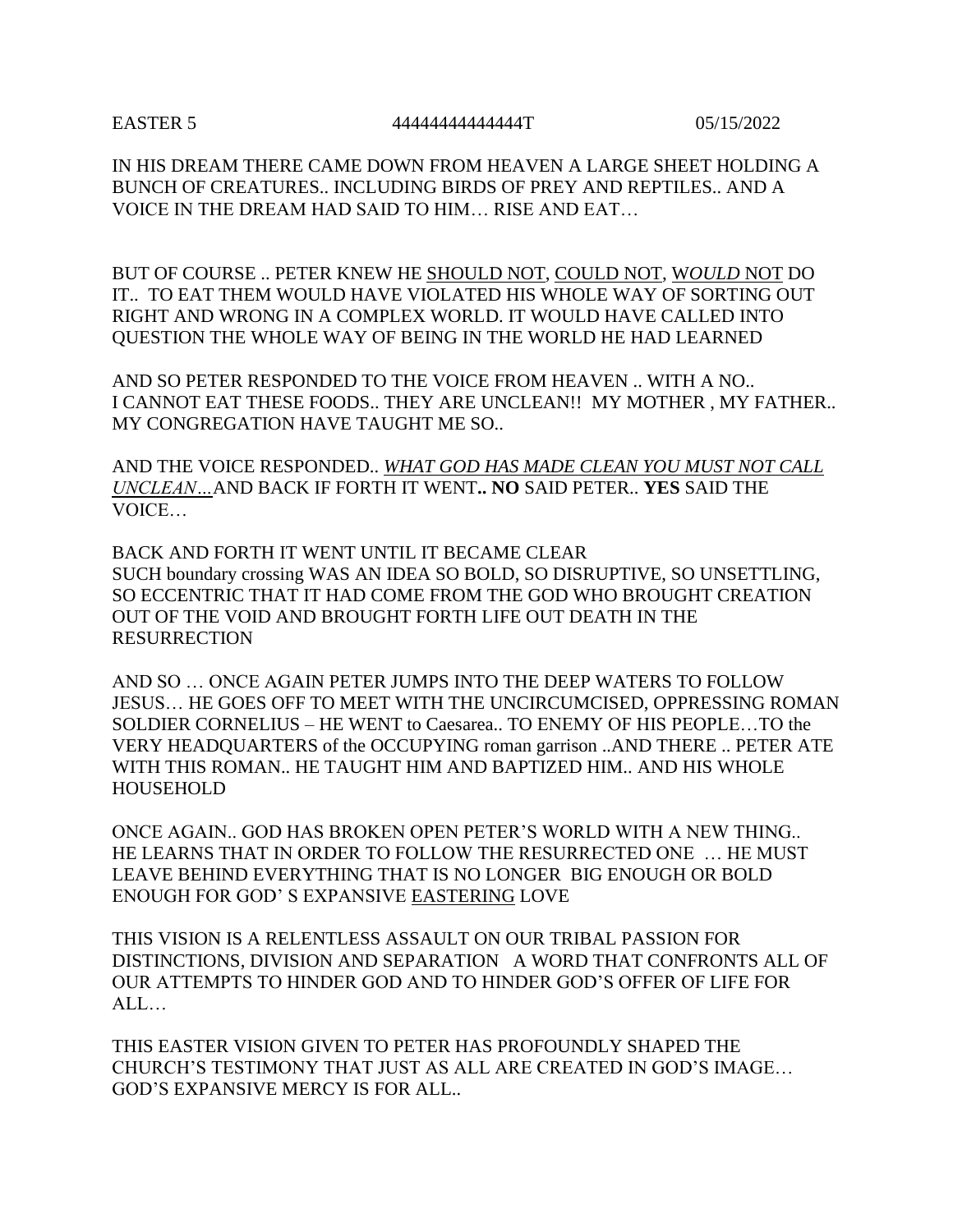## EASTER 5 55555555555555 05/15/2022

I SAY THIS KNOWING THAT SO MUCH OF THE CHURCH'S TEACHINGS AND ACTIONS OVER TIME HAVE BEEN THE OPPOSITE…TOO OFTEN RE-ENFORCING SEPARATION AND DIVISION.. BUT THE GOOD NEWS IS THAT THIS EASTER VISION HAS NOT BEEN TAMED..

FOR EVEN AS WE SEARCH ENDLESSLY FOR WAYS TO RESIST … WHENEVER IT IS READ AND HEARD IN THE GATHERING OF THE COMMUNITY .. THE VISION WORKS IT'S DESTABILIZING WAYS..

SEEKING TO SHAPE OUR IMAGINATIONS.. SO THAT WE WOULD TRUST AND LIVE AS IF ALL ARE INVITED—NO DISTINCTION, NO PRIVILEGE, NO ADVANCED NOTICE AND NO ADVANTAGE IN BETTER FAITH OR BETTER FUTURE. ALL ARE "CLEAN".. ALL ARE WELCOME..

YES .. WE ARE ALWAYS SEEKING A DEFENSE FROM SUCH AN EXPANSIVE NOTION OF GOD'S GRACE…

UNABLE TO IMAGINE GOD'S REGARD FOR US AS GIFT AND FREE… WE ARE ALWAYS SEEKING SOME HOOK.. SOME CLAIM ON GOD FROM WITHIN OURSELVES… SOME WAY TO CLAIM JUSTICE IS ON OUR SIDE.. UNABLE TO TRUST THIS ECCENTRIC LOVE THAT COMES FROM OUTSIDE OF US… UNABLE TO TRUST GOD'S REGARD FOR THE OTHER IN OUR MIDST… AND FINALLY UNABLE TO TRUST GOD'S REGARD FOR OURSELVES… OR EVEN THAT GOD WOULD TRULY COME DOWN TO DWELL AND BE WITH US ALL..

BUT GOD PROMISES TO COME.. TO BREAK OPEN THE STALE ARRANGEMENTS BY WHICH WE SO OFTEN LIVE AND DIE.. AND SO WE ARE HERE AGAIN.. 28 DAYS INTO THIS EASTER

FOR THE RADICAL WORD THAT CHRIST IS RISEN IS NOT A FLOATING SPIRITUAL METAPHOR FOR A DIS-EMBODIED LOVE,… BUT RATHER IT IS A WORD THAT WOULD TURN US TO THE BODIES AND NEEDS OF OUR NEIGHBORS AROUND US.. THIS EASTER WORD IS NOT A PRIVATE SPIRITUAL EVENT BUT A REAL, CONCRETE, PUSH INTO THE RELATIONSHIPS OF HUMAN COMMUNITY AND THE WHOLE CREATION ITSELF…

A RISEN CHRIST WHOSE BODY STILL BEARS THE MARKS OF THE WOUNDS WILL SEND US PASSIONATELY INTO THE VERY STUFF OF THIS WORLD… WHETHER IT BE WITH ADVOCACY AND THE SEEKING JUSTICE; WHETHER IT BE QUILT MAKING OR INSTALLING SOLAR PANELS; OR WHETHER IT BE THE CONTANT SEEKING OF RECONCILIATION AND MERCY FOR ALL .